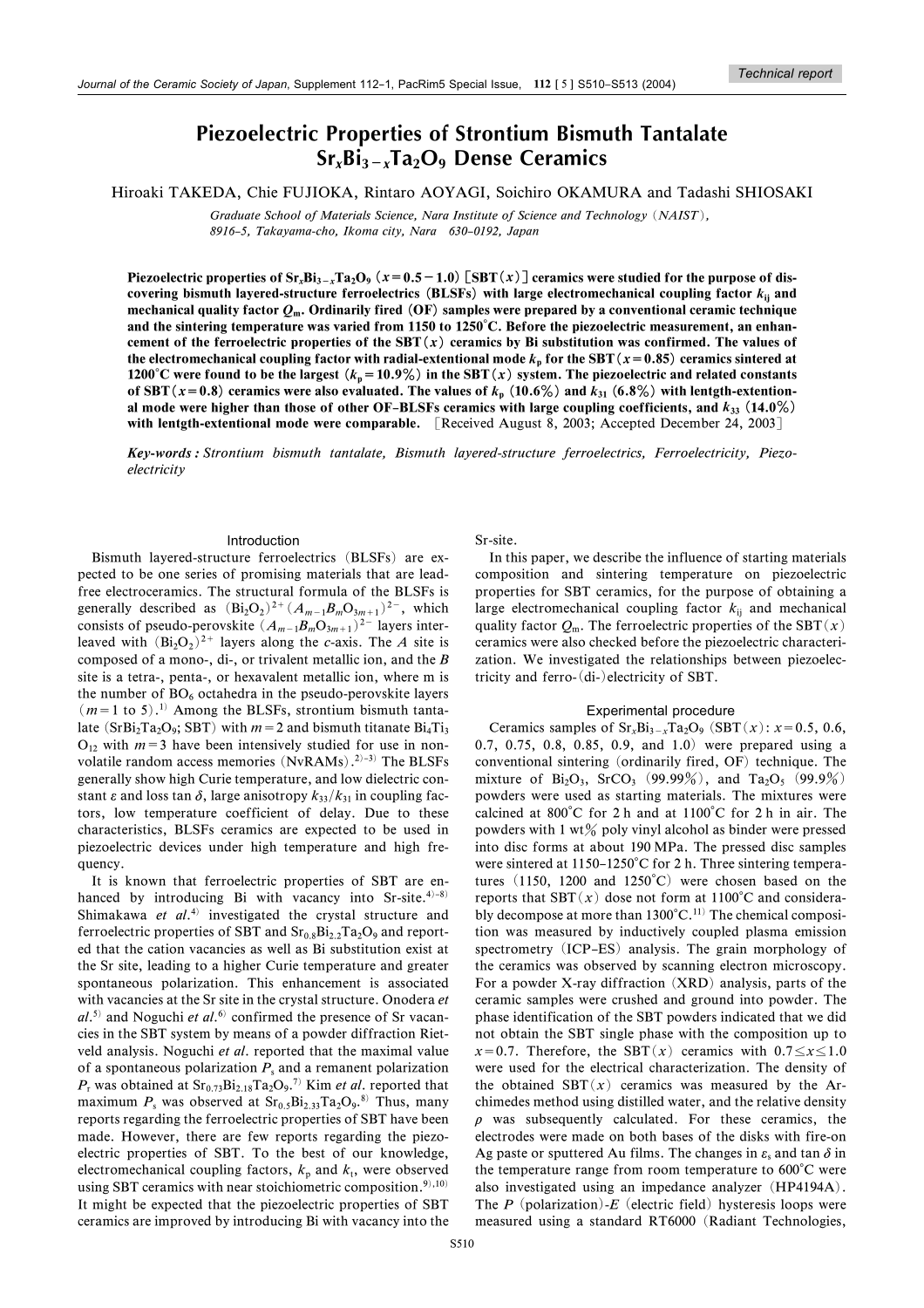Inc.) at room temperature. For the piezoelectric measurement, the poling treatment was performed under an electrical field 2-12 kV/mm in silicone oil at 200-260 $^{\circ}$ C for 5 min. The piezoelectric properties of the poled SBT ceramics were measured by a resonance-anti resonance method with an LF impedance analyzer. The electromechanical coupling coefficients were calculated by Onoe's equation<sup>12)</sup> using the resonance frequency  $f_s$  and antiresonance  $f_p$ .

## Results and discussion

The ICP-ES analysis showed that this chemical composition of the ceramics agreed with that of the starting powders. With decreasing  $x$ , the grains changed from spherical to round cylinder shapes and the grain size increased. The XRD pattern from the polished ceramics surface was the same as that from the crushed powders, and no preferred orientation was observed. Figure 1 shows the chemical composition  $(x)$  and sintering temperature dependence of density of  $SBT(x)$ ceramics. On stoichiometric SBT $(x=1.0)$  ceramics, the density increased with increasing sintering temperature. However, we were not able to obtain dense stoichiometric SBT ceramics. This result agreed with other earlier reports.<sup>6),7)</sup> In refs.,  $^{(6)}$ ,  $^{(7)}$ ,  $^{(9)}$ ,  $^{(10)}$  the dense SBT ceramics with near stoichiometric composition were fabricated by adding small amounts of bismuth oxide into the starting material. In this study, no excess  $Bi<sub>2</sub>O<sub>3</sub>$  was used in order to characterize the stoichiometric SBT ceramics. The high density ceramics with  $\rho \ge 0.94$  was obtained at  $x \ge 0.9$ . There was no difference in the relative density  $\rho$  between ceramic samples sintered at 1150–1250°C.

The composition  $(x)$  dependence of Curie temperature



Fig. 1. Density as a function of the composition  $(x)$  for SBT ceramics sintered at 1150-1250°C.



Fig. 2. Curie temperature  $(T_c)$  as a function of the composition  $(x)$ for SBT ceramics sintered at 1150-1250°C.

 $(T_c)$  for SBT $(x)$  was investigated (see Fig. 2). The  $T_c$ decreased linearly with x and for samples with  $x=0.7$  was 140°C higher than that of the stoichiometric SBT( $x=1.0$ ). This tendency is consistent with the results reported in refs..<sup>4),7),8),13)</sup> No difference between the  $T_c$  values for the ceramic samples sintered at 1150°C and those at 1250°C was observed.

Well developed  $P-E$  hysteresis loops were observed for all samples except for the stoichiometric SBT ceramics. Figure 3 shows the polarization hysteresis loop at room temperature for the SBT( $x=0.8$ ) ceramics when the drive field ( $E<sub>m</sub>$ ) was about 200 kV/cm,  $2P_r$  of 21.9  $\mu$ C/cm<sup>2</sup> was attained. The composition  $(x)$  dependence of the  $2P_r$  and coercive field  $(2E_c)$ for SBT ceramics are shown in Fig. 4. The largest  $2P_r$  of 21.9



Fig. 3. Polarization hysteresis loops measured using SBT $(x=0.8)$ dense ceramics at room temperature  $(25^{\circ}C)$ .



Fig. 4. (a) Remanent polarization  $2P_r$  and (b) coercive field  $2E_c$  as a function of the composition  $(x)$  for SBT ceramics sintered at 1150 and 1250°C.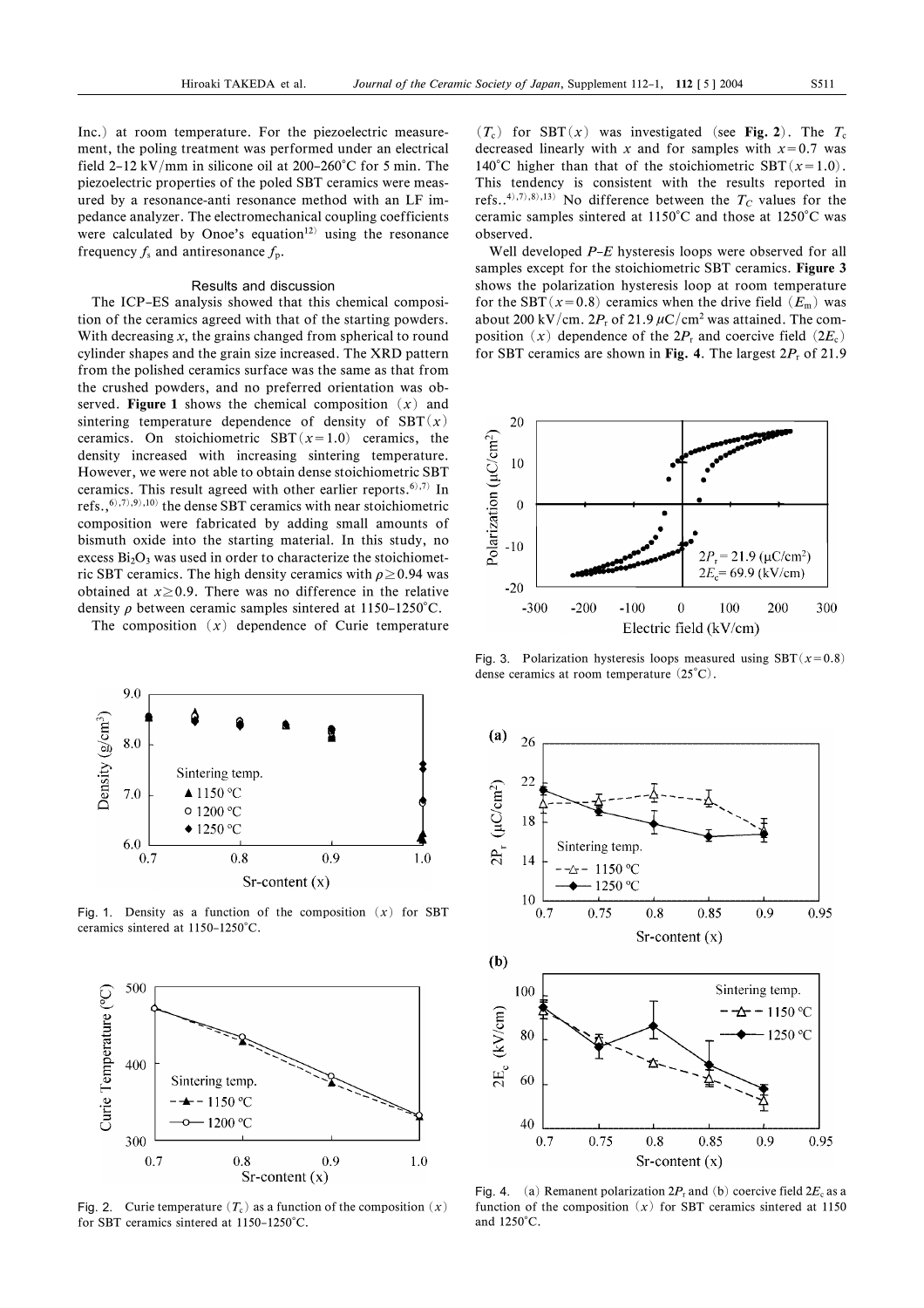and 21.3  $\mu$ C/cm<sup>2</sup> was attained for the SBT(x=0.8) samples sintered at 1150°C and the SBT  $(x=0.7)$  sample at 1250°C, respectively. The  $2P_r$  for the samples sintered at 1250°C decreased monotonically with  $x$ . On the other hand, the  $2P_r$  value for the samples sintered at 1150°C increased up to x  $= 0.8$  and then decreased. The decrease in x resulted in a gradual increase in the  $2E_c$  value from 55 to 94 kV/cm. The large  $2P_r$  was attained for SBT with the cation vacancy and/or Bi incorporation into the Sr site, and this  $2P_r$  value was twice as large as that of SBT. This result is the same as those reported using a thin solid film<sup>14)</sup> and ceramics.<sup>4),8)</sup> The enhancement of the spontaneous polarization  $P_s$  of SBT was theoretically explained from the results of crystal structure analysis.<sup>4)-8)</sup> Incidentally. Shyu et  $al$ , <sup>15), 16</sup> prepared the stoichiometric SBT ceramic by sintering at 1000–1300°C, and showed that the maximum density and  $2P_r$  were obtained for the sample sintered at 1300 and 1200°C, respectively. Although the change in  $2P_r$  basically follows that of  $P_s$ , it is difficult to find the dependence of sintering conditions on ferroelectric properties of the SBT ceramics.

The piezoelectric properties of the SBT ceramics with radial-extensional mode  $(k_p \text{ mode})$  were investigated using a disk sample with an 11 mm in diameter and 1.0 mm thickness at room temperature. In stoichiometric SBT, we did not obtain clear resonance and anti-resonance frequency. If the ideal poling state is achieved, the impedance phase angle  $\theta$ approaches 90° in the frequency range between  $f_s$  and  $f_p$ . The maximum phase angle  $\theta$  observed was around 40°. Although we increased the electric field to increase the phase angle  $\theta$ , the samples were electrically broken down and high accuracy frequency data could not be obtained. On the other hand, clear amplitudes and phases were observed in the other compositions. Figure 5 shows the frequency dependence of the impedance | Z | and phase  $\theta$  measured in the  $k_p$  mode of the SBT  $(x=0.8)$  sample. The phase angle of the impedance was limited to around 85°. The calculated electromechanical coefficient  $k_p$  and mechanical quality factor  $Q_m$  were 10.6% and 5400, respectively.

Figure 6 shows the influences of the sintering temperature and starting material composition on the electromechanical coupling factor  $k_p$  (Fig. 6a), the mechanical quality factor  $Q_m$ (Fig. 6b), and phase  $\theta$  (Fig. 6c). Besides our results, we plotted the data of near stoichiometric SBT ceramics sintered at 1260°C for 2 h after ref. 9. Similar changes in the  $k_p$ ,  $Q_m$ and  $\theta$  values against the composition x were observed in the ceramics sintered at 1150–1250°C. All values  $(k_n, Q_m$  and  $\theta)$ for the samples sintered at 1200°C were higher than those for the samples sintered at 1150°C, and were the same as those for the samples sintered at 1250°C. In Fig. 6a, the  $k_p$  increased up to  $x=0.85$  as the composition x increased, and thereafter fell off. The largest  $k_p$  of 10.8% was obtained for the SBT (x=  $(0.85)$  ceramics sintered at 1200°C, whereas that for the near stoichiometric SBT ceramics was  $9.46\%$ .<sup>9)</sup> This result revealed that the cation vacancy and/or Bi incorporation in the Sr site of SBT improved not only the ferroelectric property but also the piezoelectric one. In Fig. 6b, the small deviation of  $Q_m$ against the composition  $x$  was observed for the ceramics sintered at 1200 and 1250°C. On the other hand, the  $Q_m$  value for the ceramics sintered at  $1150^{\circ}$ C increased with x within the region investigated. In Fig. 6c, the phase  $\theta$  increased up to  $x=$ 0.8, and thereafter was constant at approximately 84°. This suggested that the almost ideal poling state of the SBT $(x)$ ceramics is achieved above  $x = 0.8$ . It is known that both the  $k<sub>n</sub>$ and  $Q_m$  factors depend on the density and poling state of the ceramics. No obvious difference in the density of the prepared



Fig. 5. Frequency dependence of impedance  $|Z|$  and phase  $\theta$ measured at room temperature in radial-extentional mode  $k_p$  for SBT  $(x=0.8)$  ceramics sintered at 1200°C.



Fig. 6. (a) Electromechanical coupling factor in radial-extentional mode  $k_n$ , (b) mechanical quality factor  $Q_m$  and (c) phase  $\theta$  as a function of the composition  $(x)$  for SBT ceramics sintered at 1150- $1250^{\circ}$ C.